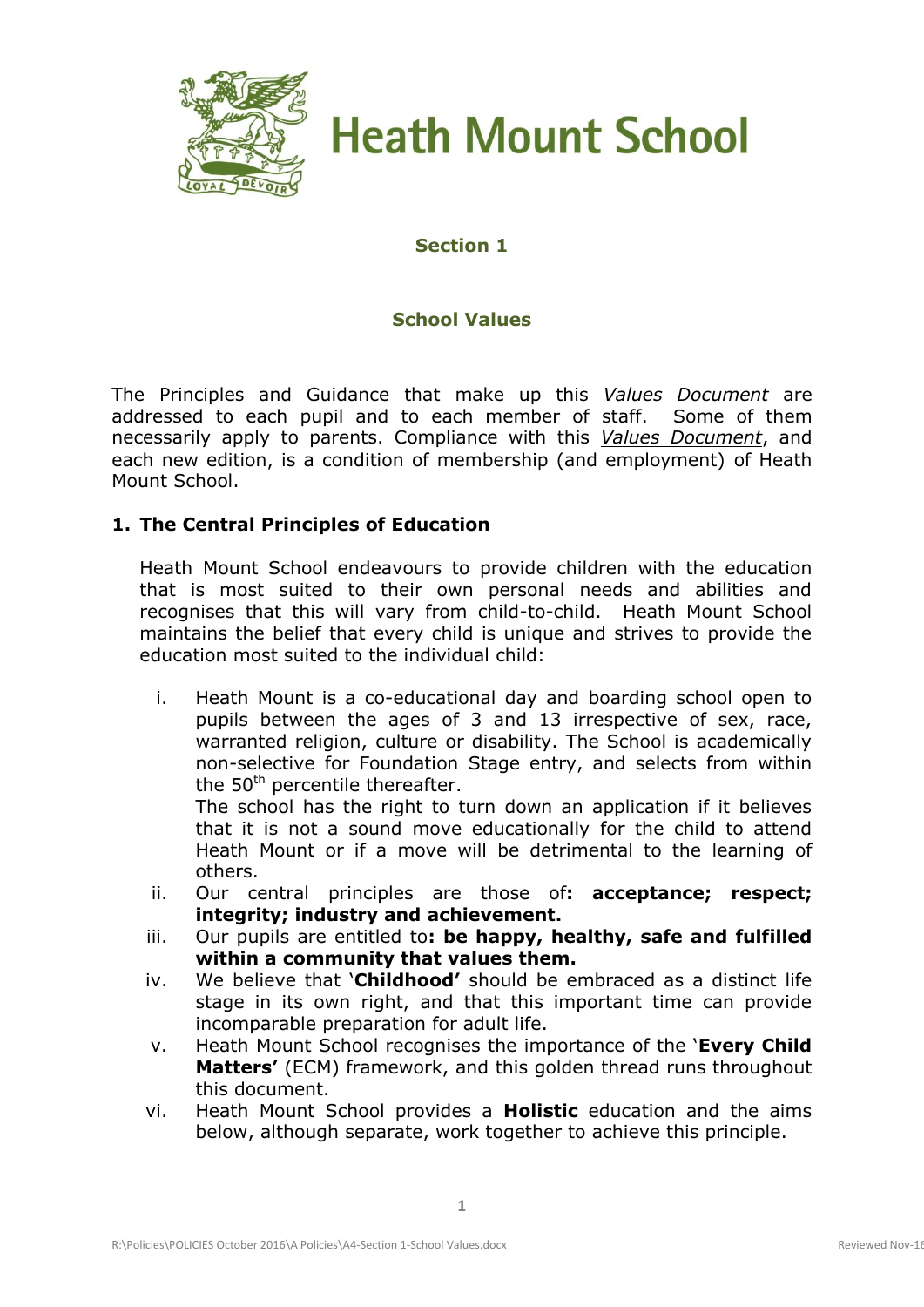



## **Heath Mount School Aims**

It is important that every school has its own distinct ethos and aims. Below is Heath Mount School's mission statement:

**"Heath Mount School aims to provide a friendly and nurturing environment which promotes well-being. It seeks to uncover and develop potential, whilst maintaining a balance with traditional childhood experiences. The school wishes its pupils to develop self-confidence, self-discipline, and a strong values system."**

### **2. Heath Mount School Objectives**

Heath Mount School strives to meet the following objectives, so that children enjoy a positive and fulfilling all-round education that cares for their emotional and spiritual needs, as well as delivering academic rigour:

#### **a. Teaching:**

Heath Mount School is committed to providing excellence in teaching, in order to promote successful learning:

- i. Teachers pursue excellence as professional teachers;
- ii. Teachers understand the importance of managing pupils' emotional states to facilitate effective learning;
- iii. Teachers understand the importance of modelling emotionally intelligent behaviour to pupils;
- iv. Teaching meets the needs of pupils of different abilities;
- v. Teachers create a climate of praise;
- vi. Pupils are prepared for successful transition to senior schools.

### **b. Learning:**

Heath Mount School believes that learning is a life-long process and aims to cultivate this attitude in all of its pupils. It is the school's aim that:

- i. Pupils enjoy school and develop a love of learning;
- ii. Pupils feel optimistic and hopeful about the future;
- iii. Pupils understand their responsibility as learners;
- iv. Pupils develop effective skills as independent learners;
- v. Pupils understand that learning takes place in many different situations and by differing means.
- **c. Pastoral Care:**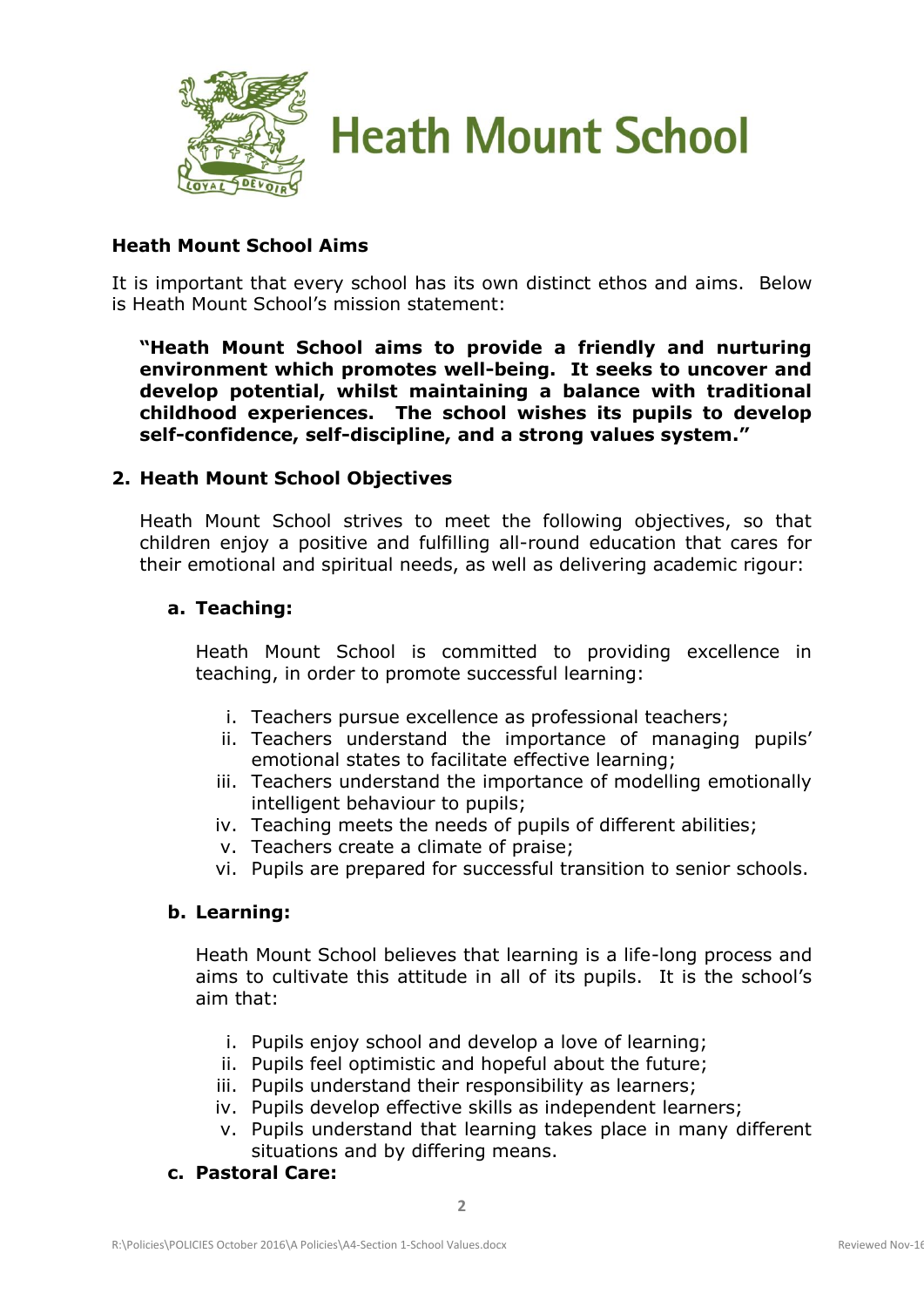



Pastoral care is of the upmost importance to Heath Mount School and all staff/ parents are encouraged to view pastoral care with a collective approach and as a whole-school duty (more information can be found in the school's *Safeguarding Policy*):

- i. Each pupil will receive personalised pastoral care that reflects their needs and the school's central principles;
- ii. Pupils will develop successful relationships with peers and adults that prepare them for their next school and for life beyond;
- iii. Pupils will acquire a sense of responsibility, self-discipline and independence, benefitting from the range of opportunities for leadership and the management of others;
- iv. Pupils are encouraged to develop 'emotional intelligence'; reading and managing their own emotional state and that of others.
- v. Pupils are encouraged to understand and be sympathetic to Restorative Practice (see Section 3 *Restorative Practice*).

# **d. Pupils' Spiritual, Moral, Social and Cultural Education:**

Heath Mount School believes that education is about far more than academic progress and fully supports the idea of developing the 'whole-child'. As such:

- i. Our pupils participate in a variety of physical activities and experience a sense of well-being and confidence that arises from good health and fitness;
- ii. Our pupils benefit from a comprehensive Personal, Social, Health and Citizenship programme that helps them to lead happy and fulfilling lives and also fulfils our obligations as educators under *KCSIE*, September 2016 and *Prevent,* 2015 (see the school's *Safeguarding Policy*);
- iii. Our pupils develop a moral, spiritual and aesthetic awareness that makes them receptive to the world around them, bringing with it a sense of wonder and openness to the most important ideas in our own and others' cultures;
- iv. Pupils are aware of the school's Christian values;
- v. Restorative Practice is central to our policy for school discipline (see Section 3 *Restorative Practice*);
- vi. Pupils and Staff are encouraged to show mutual respect;
- vii. Pupils are encouraged to show moral courage and judgement.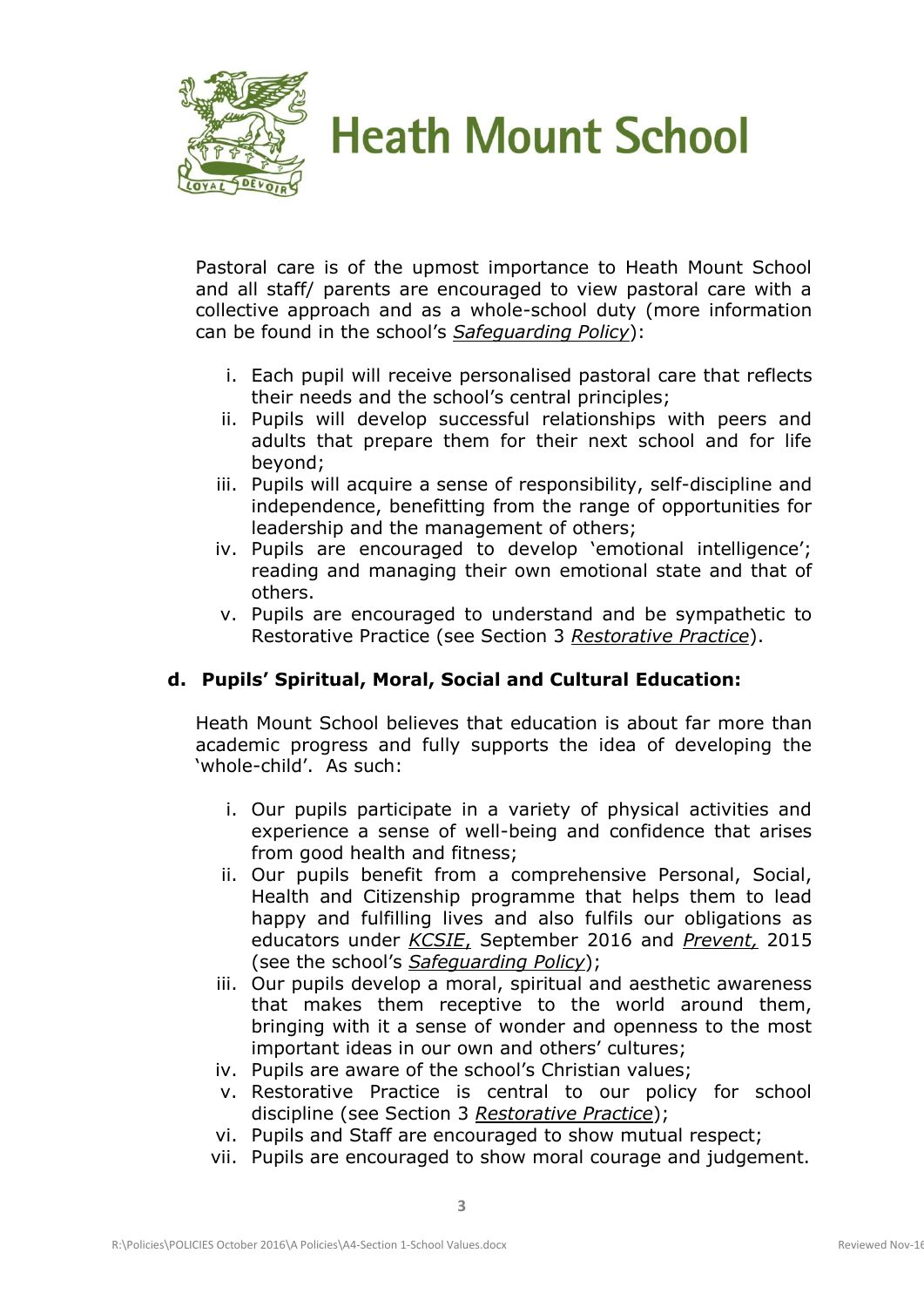



## **e. Pupils' Wider Development:**

A child's time at school should provide not only classroom based lessons, but also a range of activities that stretch their personal, social, physical and cultural development. As such, Heath Mount endeavours to:

- i. Provide a broad and varied curriculum;
- ii. Provide a varied range of activities to enhance the curriculum;
- iii. Encourage pupils to be adventurous and to participate in a range of activities, including outdoor activities, appreciating the rewards of teamwork;
- iv. Give pupils the opportunity for personal achievement and fulfilment in a way befitting their own aspirations, and to promote personal enjoyment, both inside and outside of the classroom;
- v. Encourage our pupils to understand that they are global citizens, belonging to a wider national and international community;
- vi. Encourage our pupils to understand the importance of making a positive contribution to their community and appreciate the personal fulfilment that this contribution brings.

### **f. Managing Staff and Relationships with Parents**

Heath Mount School recognises that, in order to maximise children's potential at school and create a positive and healthy work environment for staff, there must be communication and a relationship of trust between; staff members, parents and staff and pupils and staff, as such:

- i. The school recognises the crucial importance of its staff in pursuing these aims and undertakes to provide them with appropriate support such as continuing professional development through the appraisals system;
- ii. Distributed leadership is facilitated by encouraging and supporting appropriate staff involvement in decision making and initiatives;
- iii. The effective 'Virtuous Triangle' between teachers, parents and pupils is maintained as it is central to an effective partnership and communication between home and school.